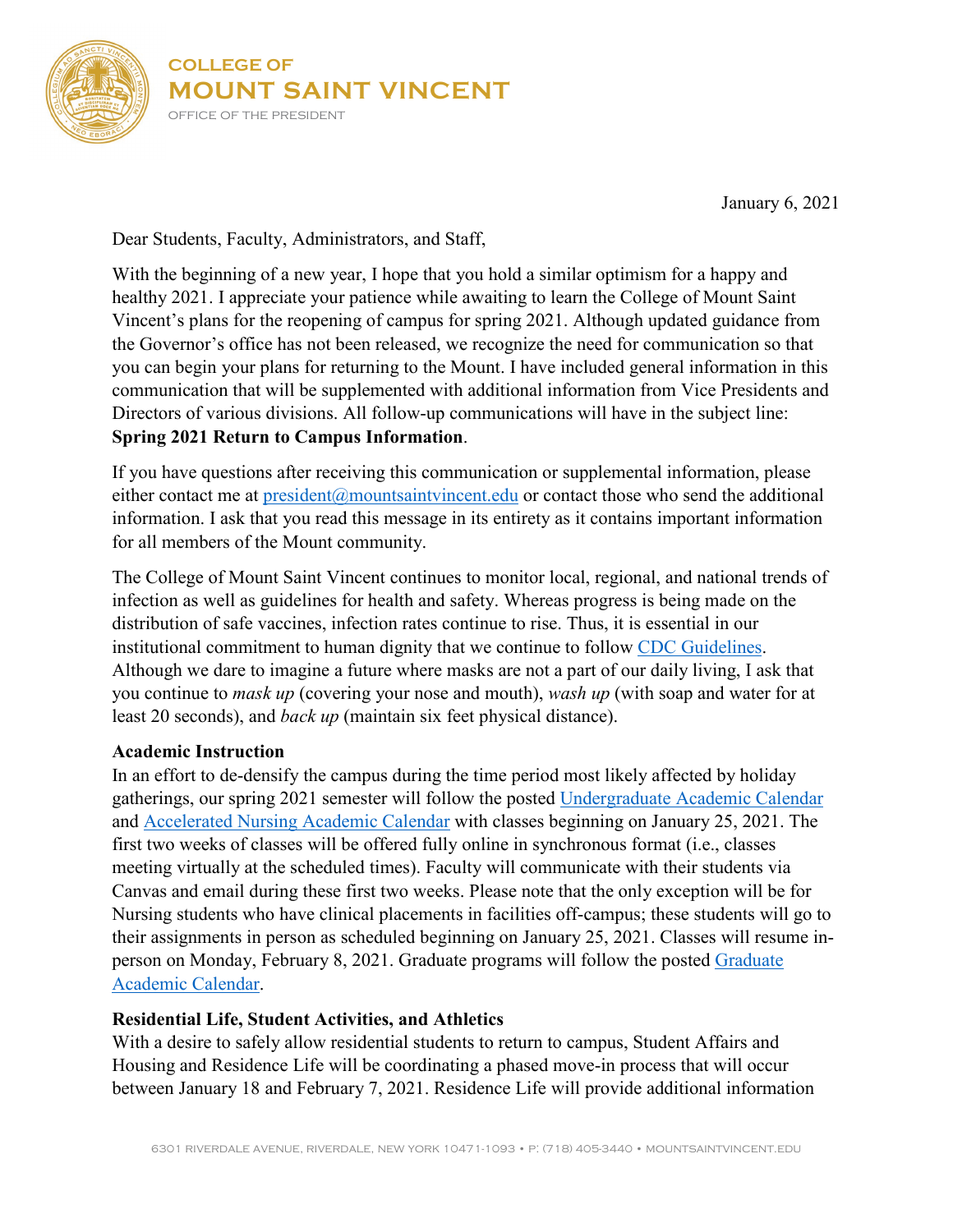about move-in processes and procedures following this message. Again, to keep our community healthy, the safety precautions that were in place during the fall semester will continue into the spring term. Residential students will be required to recommit to these safety protocols upon their arrival on campus.

Clubs, organizations, and all student activities will continue once students are back on campus with health and safety in mind. Clubs will still meet regularly while adhering to social distance measures and safety protocols. Student Government Association, Campus Activities Board, and all clubs will still offer in-person programs and events, as well as virtual programming options. Masks will be required for all in-person activities and meetings

We continue to receive guidance from the NCAA, the Skyline Conference, as well as national, state, and local officials to inform our decisions on spring athletics. As you may have suspected, winter and early spring athletic competition continues to be disrupted by the pandemic. That said, we continue to provide our student athletes meaningful and safe experiences with their teammates and coaches. Further information about specific sports will be communicated with student athletes and updates on competitions, as available, will be provided on our [athletics](https://cmsvathletics.com/)  [website.](https://cmsvathletics.com/)

# **Dining Services**

Hudson Heights remains open for grab-and-go. Seating is limited. Additional seating has been made available in Pastorini (Founders Hall, 1st floor), the Blue Room (Founders Hall, 2nd floor) and the Alumnae Pavilion Game Room. Residential students completing the [NYS travel](https://coronavirus.health.ny.gov/covid-19-travel-advisory)  [quarantine](https://coronavirus.health.ny.gov/covid-19-travel-advisory) will receive (complimentary) meal delivery to the lobby of their residence halls daily from 9 to 11 a.m. for brunch and 4 to 6 p.m. for dinner for the duration of their quarantine period.

# **Shuttle Services**

Shuttle services will resume on Monday, February 8, 2021 to coincide with the first day of inperson classes. Face coverings will be required. The College-issued clearance pass is also required to board. Seating is limited.

### **Testing and Monitoring**

All students must be tested within 7 days\* before coming to campus and must submit all documentation to the Office of Student Affairs via Self-Service. Resident students will not be allowed to move in before having a negative test result. All students (residents and commuters) will be required to take a COVID-19 test and submit a negative test result before attending inperson classes and/or participating in on-campus activities. All students, faculty, and staff are expected to continue to complete the daily screening survey prior to coming to campus.

\**Please note:* Students arriving from noncontiguous states are subject to the [New York State](https://coronavirus.health.ny.gov/covid-19-travel-advisory)  [COVID-19 travel advisory.](https://coronavirus.health.ny.gov/covid-19-travel-advisory) Contiguous states are Pennsylvania, New Jersey, Connecticut, Massachusetts, and Vermont. Please review the forthcoming communication from Student Affairs for additional details on the testing and quarantine protocols in the advisory.